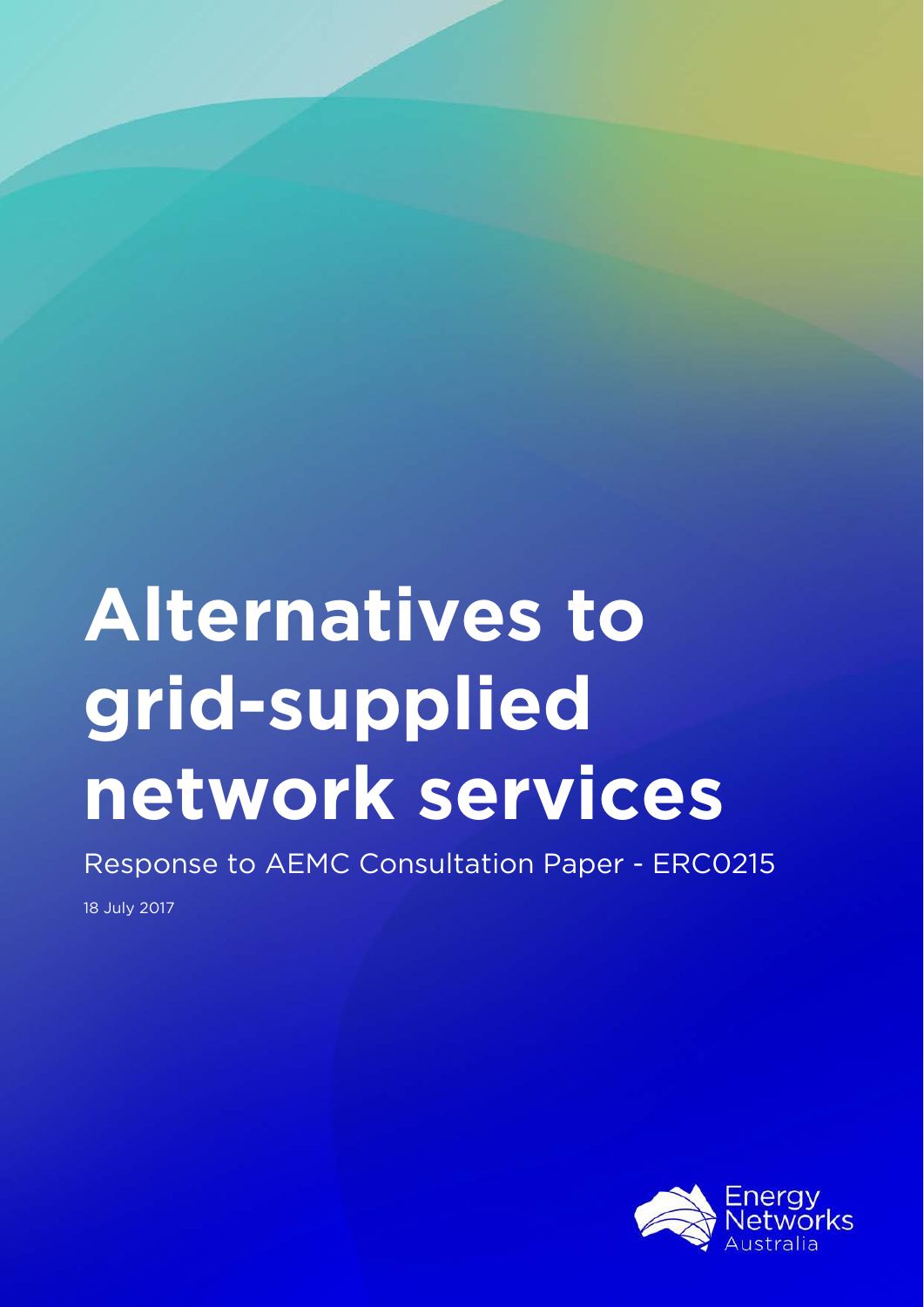

# **Contents**

| Executive summary                             |  |
|-----------------------------------------------|--|
| Western Power rule change request             |  |
| Ensuring efficient models of service delivery |  |
| Reliability and consumer protections          |  |

<u>e de la compa</u>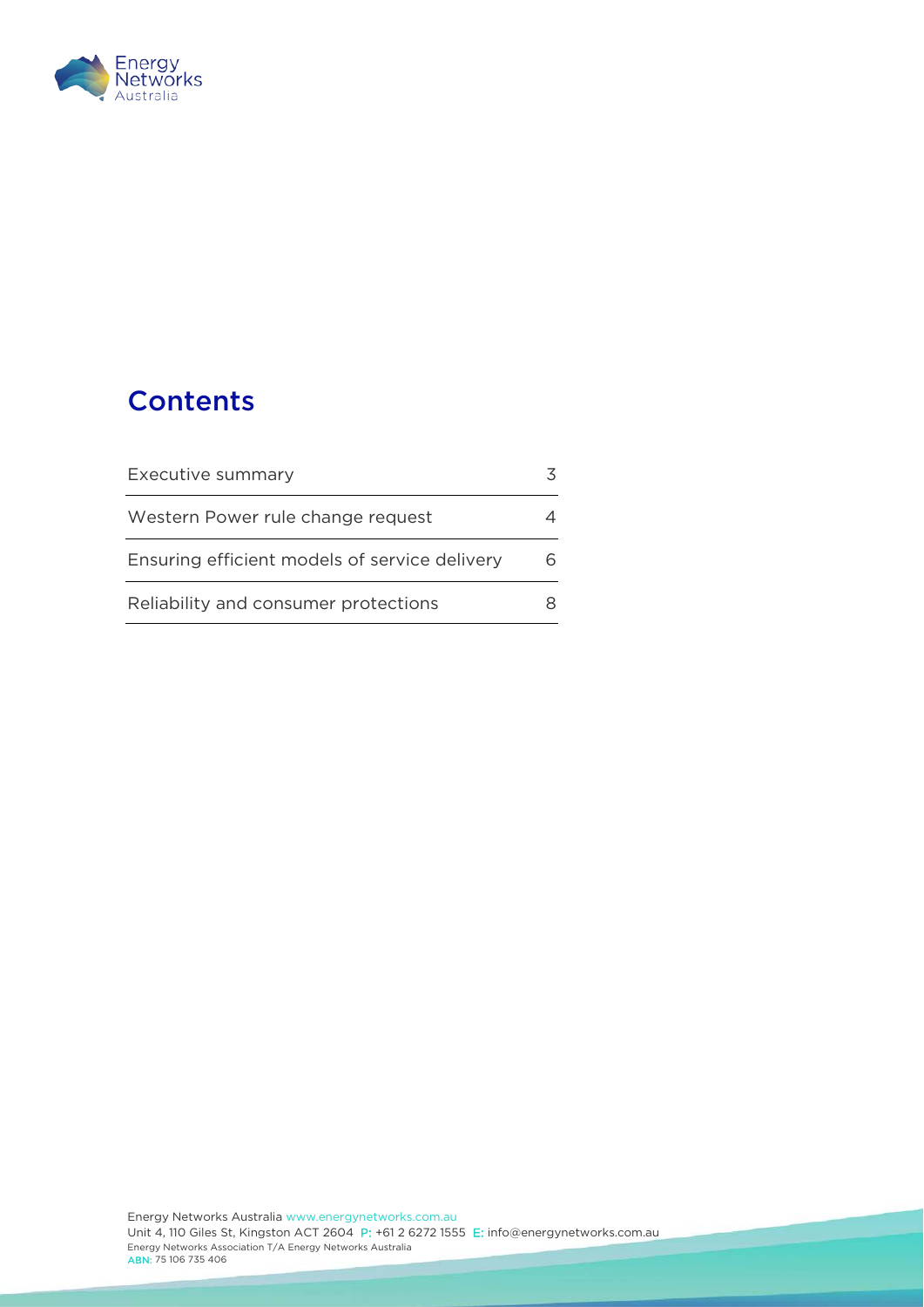

## <span id="page-2-0"></span>Executive summary

Energy Networks Australia welcomes this opportunity to provide a submission in response to the Consultation Paper *Alternatives to grid-supplied network services* from the Australian Energy Market Commission (AEMC).

Energy Networks Australia is the national industry association representing the businesses operating Australia's electricity transmission and distribution and gas distribution networks. Member businesses provide energy to virtually every household and business in Australia.

Energy Networks Australia supports further exploration and development of the distributor led transition from grid supply to off-grid supply where it represents the most efficient way of meeting networks' obligation to supply electricity to customers. An off-grid supply (either a microgrid or a stand along power system (SPS)) may represent a more cost-efficient overall supply solution than replacing current network assets. The ability for a network business to adopt an SPS or a microgrid solution in this circumstance has the potential to lower overall network costs, and therefore be in the long-term interests of consumers.

Where 'postage stamp' tariffs or uniform tariff arrangements provide significant subsidies to regional and remote customers, it is unlikely that these customer will actively seek to adopt an off-grid supply solution because they do not face the true cost of providing the network connection. In these circumstances, alternative SPS and microgrid delivery models could still be employed by the network provider to reduce the total delivered costs to all customers.

There is a gap in the existing regulatory framework in relation to off-grid supply in so far as an off-grid system that is disconnected from the main interconnected network in the National Electricity Market (NEM) would not fall within the definition of activities covered by the *National Electricity Rules* (NER). This restricts the efficient uptake of off-grid supply solutions by networks and may lead to detriments to consumers through higher prices and lower reliability and safety of electricity supply. It is likely that these detriments will grow over time if the deficiencies are not addressed.

Energy Networks Australia supports the evolution of the regulatory framework that would enable off-grid solutions and advance the following outcomes:

- » savings to all network customers by allowing movement to the most efficient delivery model in any circumstance;
- » equivalent consumer protections for grid and off-grid customers; and
- » realising other benefits such as reliability gains or bushfire risk mitigation.

Analysis, released by Energy Networks Australia and CSIRO, as part of the Electricity Network Transformation Roadmap also highlighted the need for regulatory arrangements to adapt to innovative delivery of services through microgrids and SPSs.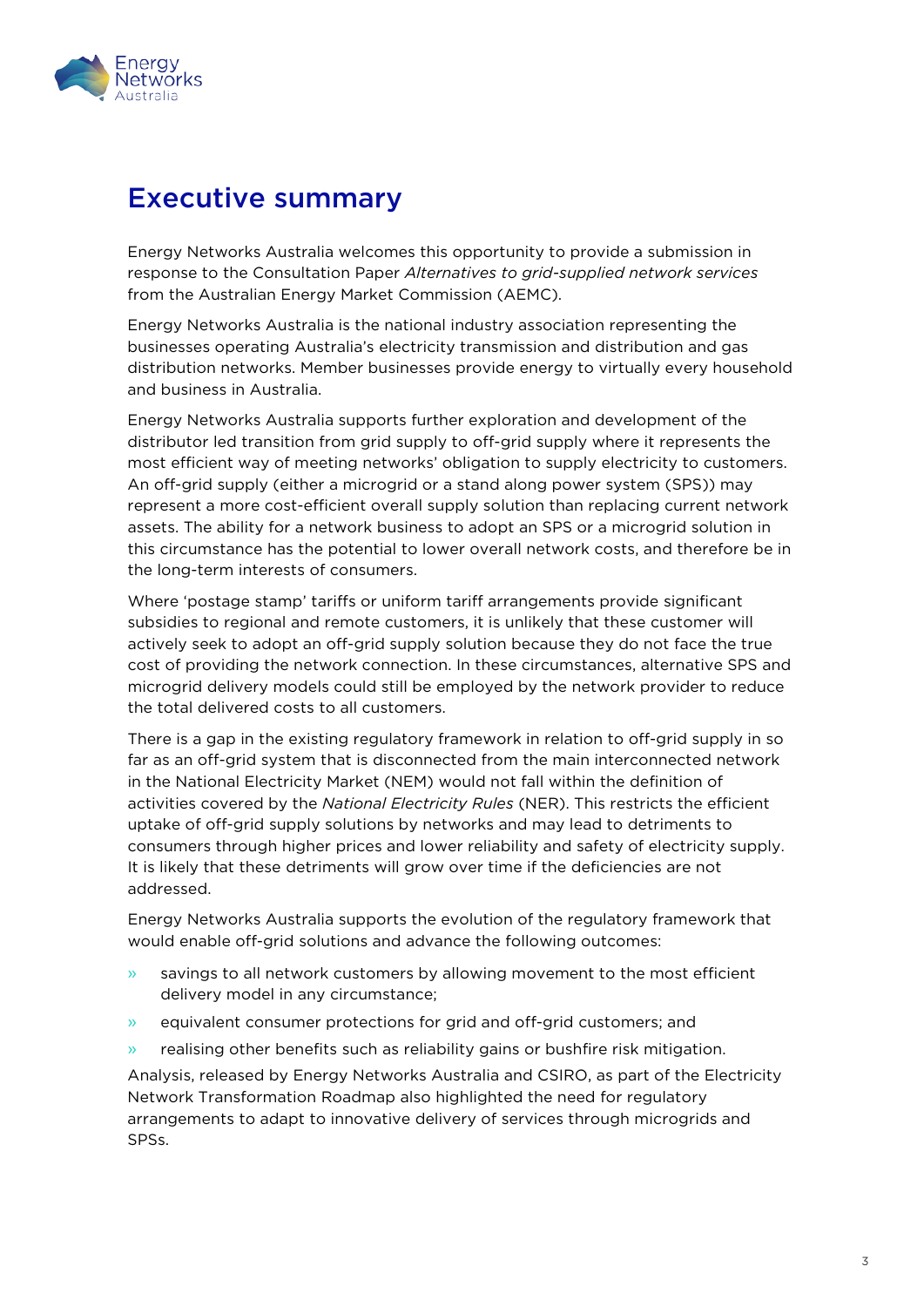

Current regulatory arrangements require network businesses to supply electricity services to an area via the interconnected national grid. The current regulatory framework may unintentionally preclude the provision of electricity services to customers via emerging technologies such as microgrids and SPS's - technologies which may, in certain circumstances, be least cost.

Energy Networks Australia urges the AEMC to consider the most appropriate way of removing the key regulatory and legal barriers from the efficient deployment of microgrids by networks. This rule change process has the potential for substantial benefits to be realised for all existing grid customers, while also improving service and reliability outcomes for customers served by new off-grid solutions.

Energy Networks Australia notes the complex issues presented in the Consultation Paper. In principle, customers moving to an off-grid supply should continue to benefit from the current regulatory framework mechanisms for the protection of gridconnected customers.

We note that a number of related processes are occurring concurrently, including the COAG Consultation on Stand-Alone Systems in the Electricity Markets, which deals with similar issues. We consider these processes are complementary and outcomes should be aligned, while noting it would be prudent to make changes to the rules without a delay.

## <span id="page-3-0"></span>Western Power rule change request

### Drivers for the rule change

The continuing improvements in capability and efficiency of distributed energy resources provide significant opportunities for increased efficiency of electricity supply through microgrids and stand along power systems. Going forward, there are significant potential benefits to customers associated with the deployment of lower cost off-grid solutions to some regions, communities or customers.

Despite the potential benefits, the existing regulatory arrangements mandate network businesses supplying electricity services to an area by the interconnected grid. In its rule change request, Western Power estimates that SPSs could be deployed as a more efficient service to approximately 2,702 Western Power customers over next ten years, resulting in avoided expenditure of \$388m compared to replacing existing network assets.

In addition to lower costs, Western Power considers that SPSs as alternatives to replacing poles and wires in these areas of the network would also provide more reliable and safer outcomes for customers.

Communities served by Western Power do not currently fall under the NER. However, Similar opportunities exist in other regional and remote areas within the NEM, such as within parts of Queensland, New South Wales, Victoria South Australia and Tasmania.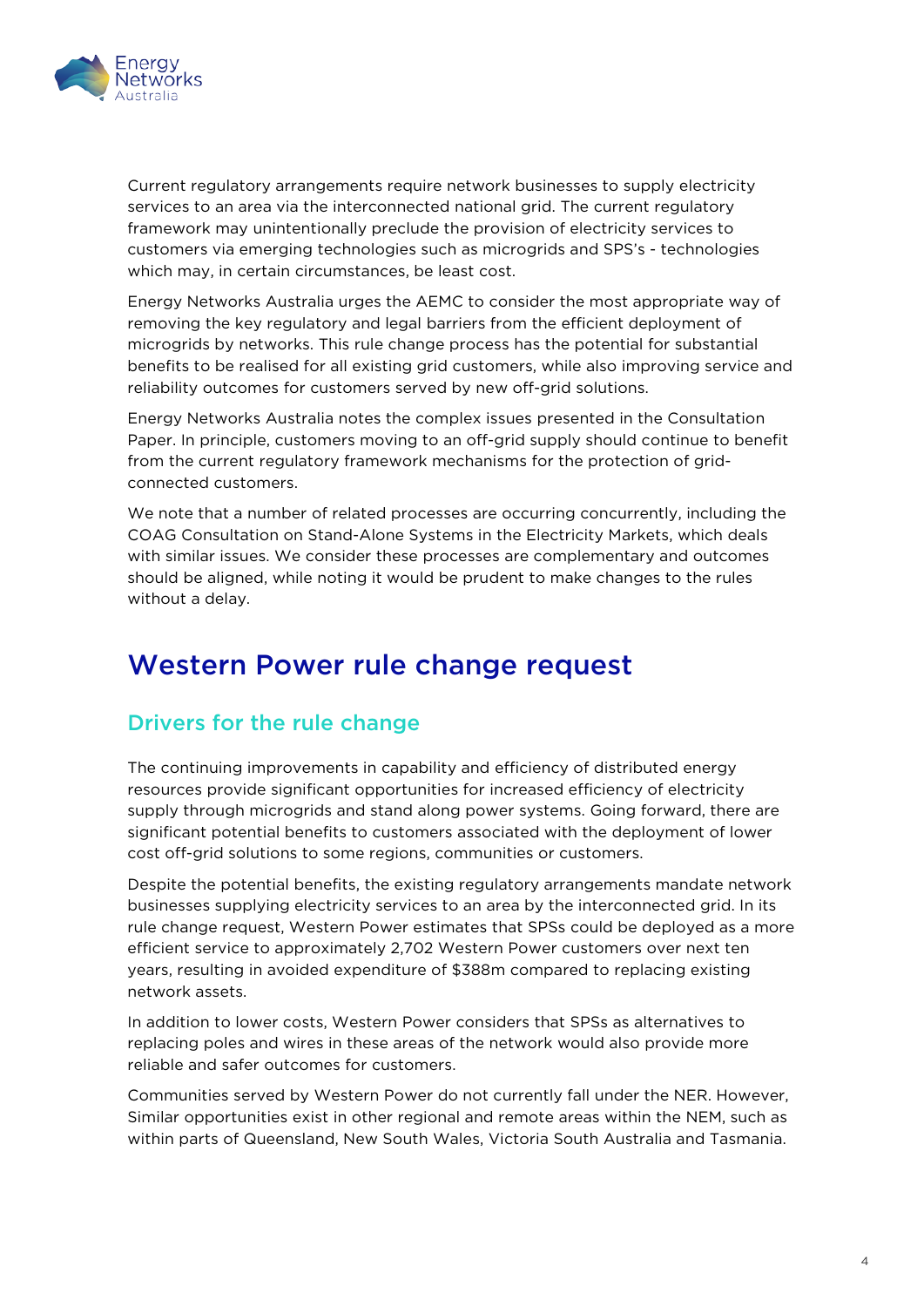

Barriers in the NER that restrict the efficient uptake of off-grid supply solutions by networks may result in detriments to consumers through higher prices and lower reliability and safety of electricity supply. It is likely that these detriments will grow over time if the deficiencies are not addressed.

## Need for flexible regulatory framework for off-grid supply

Energy Networks Australia supports an evolution of the regulatory framework that would enable off-grid solutions and facilitate the following outcomes:

- » savings to all network customers by allowing movement to the most efficient delivery model in any circumstance;
- » equivalent consumer protections for off-grid customers; and
- » realising other benefits such as reliability gains or bushfire risk mitigation.

An off-grid solution would fall outside of the current definition of 'distribution service' regulated by the AER under Chapter 6 of the NER. That definition refers to 'a service provided by means of, or in connection with, a distribution system', where a 'distribution system' is further defined as 'A distribution network, together with the connection assets associated with the distribution network, which is *connected to another transmission or distribution system*'. (emphasis added). Similarly, the NER defines a DNSP as 'a person who engages in the activity of owning, controlling, or operating a distribution system', which again links the definition to connection with another transmission or distribution system.

Consideration should be given to the most appropriate way of removing the key regulatory and legal barriers from the efficient deployment of microgrids and SPSs by networks.

As already recognised in the existing framework including the *National Electricity Objective*, legislative pricing and revenue principles and the NER, network customers should pay no more than efficient or necessary for the delivery of regulated network services. This rule change process has the potential for substantial benefits to be realised to all existing grid customers, while also improving service and reliability outcomes for customers served by new, more efficient, off-grid solutions.

#### Roadmap evidence on potential consumer benefits

Energy Networks Australia and the Commonwealth Scientific and Industrial Research Organisation (CSIRO) Electricity Network Transformation Roadmap (the Roadmap) considered the potential role of off-grid supply as part of its modelled scenarios.

The Roadmap analysis finds that in a number of circumstances, standalone power systems and microgrids are likely to become a lower cost alternative to traditional grid supply arrangements over the next 10 years. In addition, the Roadmap finds that this transition can result in extra benefits such as reduced bushfire risk.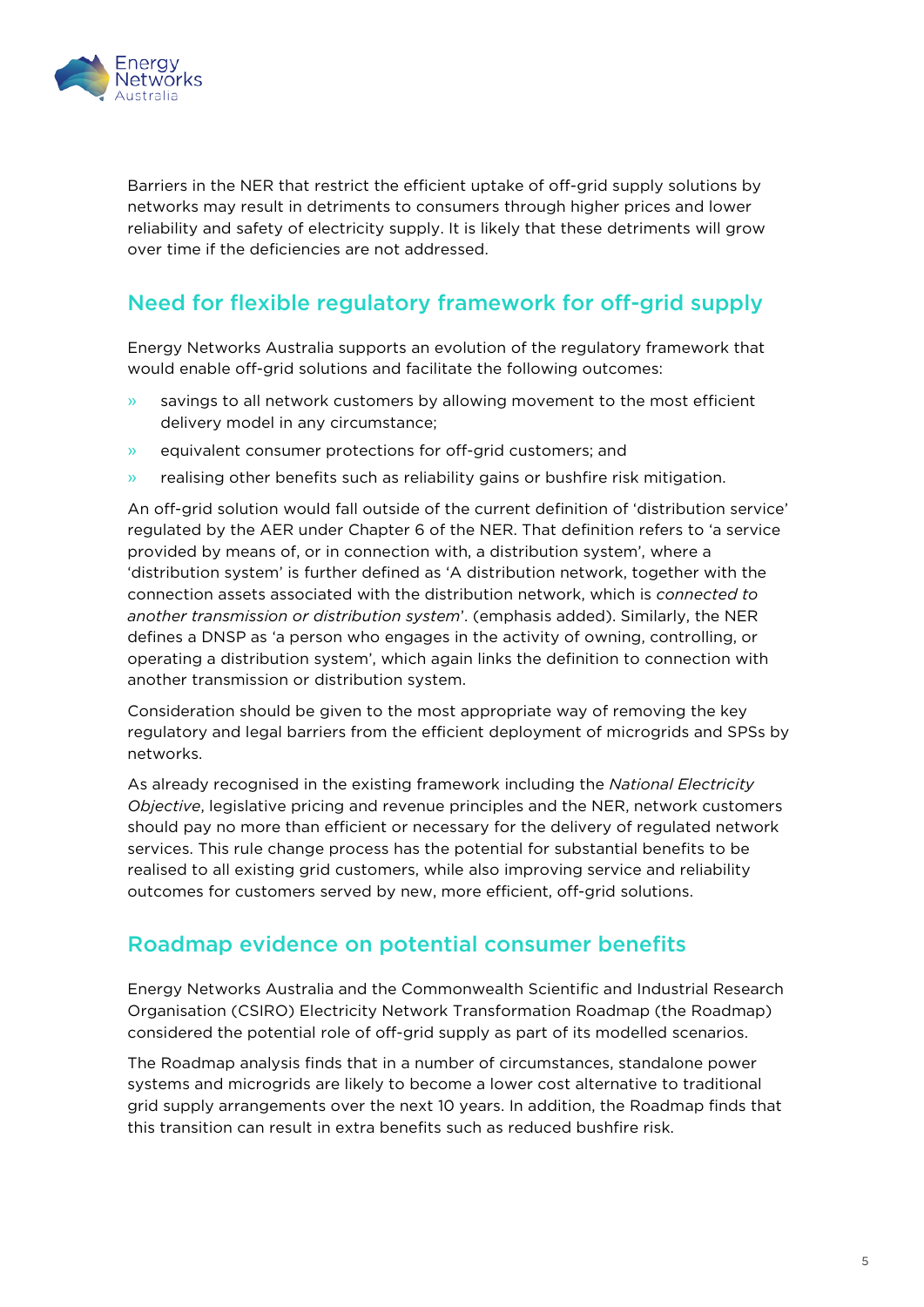

Energeia found that microgrids are most likely to be cost effective in the areas with the highest cost to serve, which are also the areas most subsidised under 'postage stamp' network pricing arrangements. These arrangements provide the same network tariff to rural and regional customers as urban customers and are often mandated in government regulation.

In urban areas, the introduction of alternative delivery models such as microgrids (for groups of customers) or SPSs (for individual customers) may be driven by a customer response to the economic cost of the network. However, where 'postage stamp' tariffs or uniform tariff arrangements provide significant subsidies to regional and remote customers, microgrid and SPS solutions are unlikely to be adopted by individual customers without changes to network cost recovery frameworks and pricing. Alternative delivery models like SPS and micro-grids may still provide a more efficient solution and, with a flexible regulatory framework, such solutions could be employed by the network provider to optimise the total delivered costs to all customers. However, this requires the removal of regulatory barriers to these alternative delivery models.

## <span id="page-5-0"></span>Ensuring efficient models of service delivery

#### Incentive and investment-related mechanisms

It is important for grid and potential off-grid customers that the regulatory framework does not constrain any delivery model that meets the needs of customers of the shared network. This is consistent with the incentive-based nature of the regulatory framework, which is designed to ensure that networks are delivering the service using the most efficient mix of inputs.

A range of existing and newly strengthened regulatory mechanisms incentivises networks to deliver off-grid solutions where this was distributor-led at the most efficient cost. For example, networks:

- » must demonstrate that proposed capital and operating expenditure programs are efficient;
- » have expenditure profiles that are subject to benchmarking to provide further assurance that proposed expenditure reflect efficient costs;
- » are incentivised by multiple schemes e.g. capital expenditure efficiency sharing scheme and the efficiency benefit sharing scheme to deliver least cost solutions;
- » are obligated to undertake regulatory investment test processes across a range of major new investments (noting recent AEMC rule change decisions that will broaden this range to replacement projects);
- » remain subject to a recently expanded range of ring-fencing and cost allocation obligations which further support incentives for efficient and non-discriminatory service delivery options.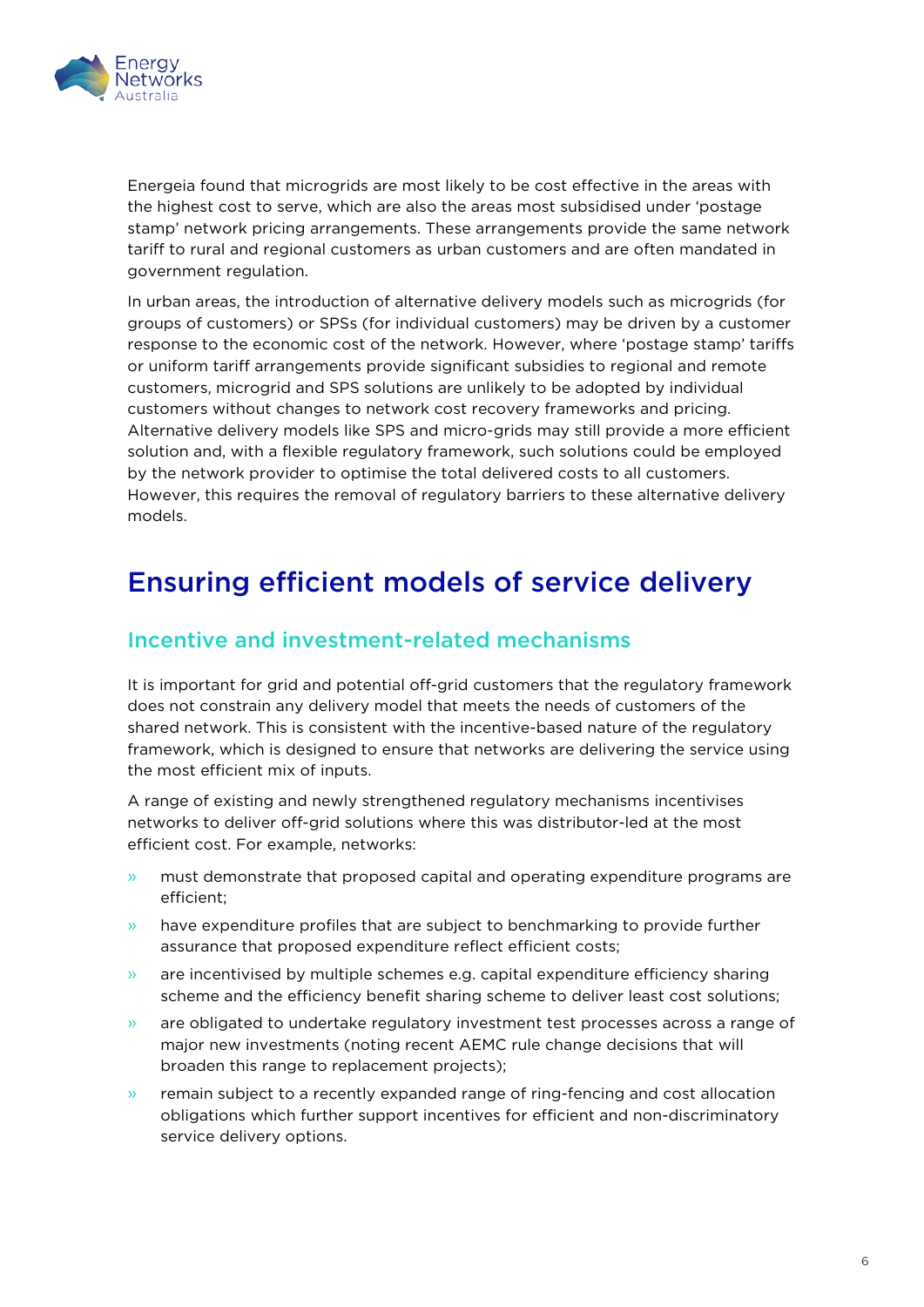

We note that the *Replacement expenditure planning arrangements* rule change is currently being finalised by the AEMC. The AEMC's proposed rule requires to apply the RIT-D to network replacements, which is when it is likely to be most relevant to consider options for an off-grid supply.

Overall, Energy Networks Australia considers that the existing framework provides an appropriate means for identifying when replacement of existing lines by an off-grid solution results in a more efficient solution. It is also technology neutral insofar it does not specify any particular technological requirements for potential investment projects.

#### Competition issues and service delivery approaches

The rule change seeks to ensure the efficient delivery of network services (i.e. standard control services) to customers. The focus is on existing network-connected customers only.

As already recognised in the existing framework including the *National Electricity Objective*, legislative pricing and revenue principles and the National Electricity Rules, network customers should pay no more than efficient or necessary cost for the delivery of regulated network services.

For the reasons discussed above, the current rules framework does not provide sufficient flexibility in delivery to allow the network service provider to realise this outcome for customers.

Networks have a mandatory obligation to deliver services, and should have the capacity to use the delivery model best adapted to a diverse range of network and market circumstances to meet the needs of customers of the shared network.

As recognised in the Consultation Paper, many jurisdictions have uniform tariff policies. Uniform tariff policies are set at the retail level to ensure that rural customers pay no more than urban customers, even though their cost to serve may be significantly higher. Any shortfall between the actual costs to the network service provider and the amount paid for by consumers as network charges is subsidised by other, typically lower cost to serve customers living in urban areas.

While such cross subsidies may deter customers adopting a technological solution which would have a lower economic cost, it must be recognised that:

- this results from a deliberate and binding policy determination by governments rather than any constraint introduced by the monopoly service provider; and
- while it is theoretically possible that governments could introduce measures to remove such locational cross-subsidies, and require the introduction of nodal pricing in existing distribution areas, we see no sign of this occurring in the short-term. Such changes would bring significant complexity, and raise issues of social impact and equity.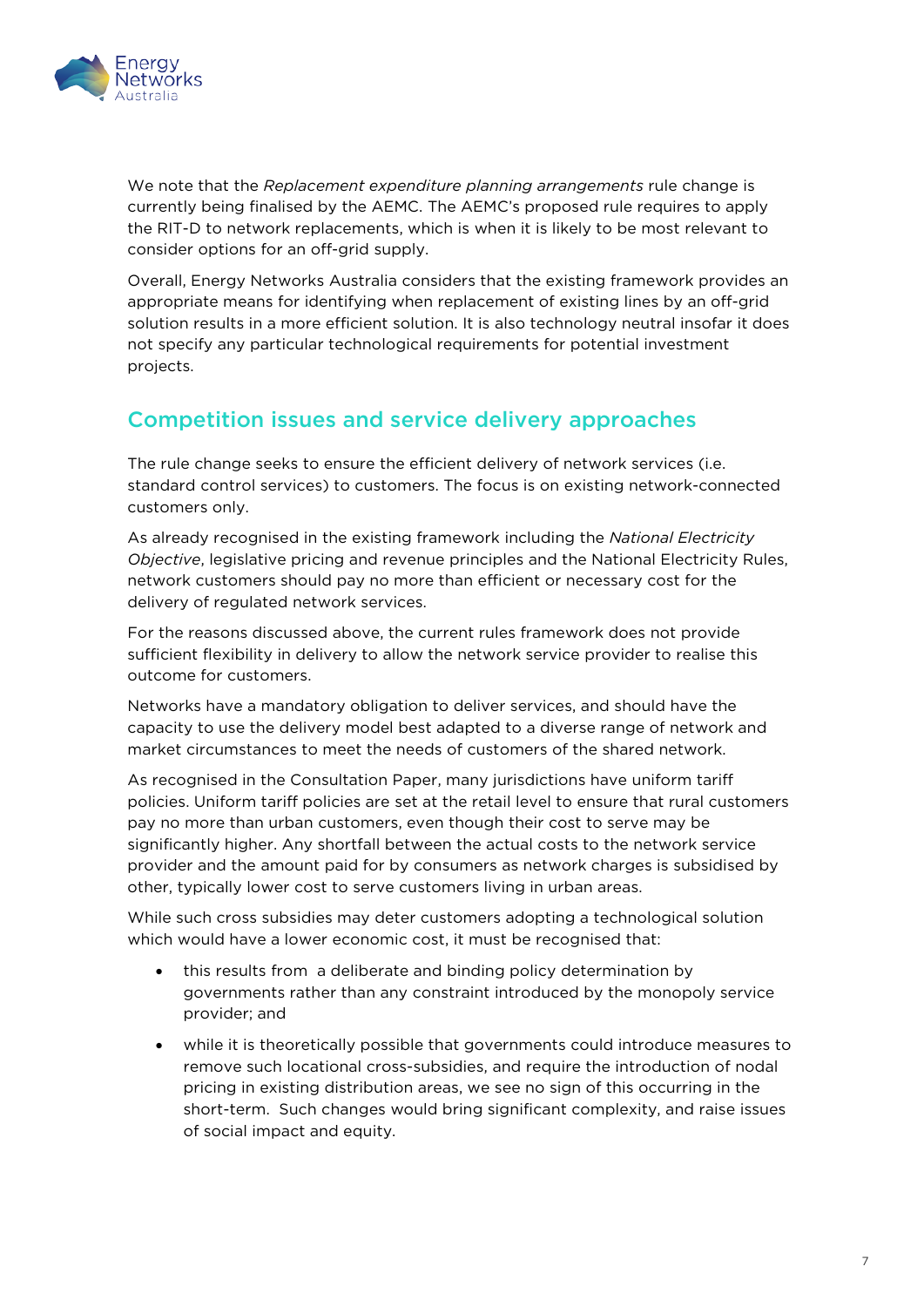

In view of this reality, Energy Networks Australia considers the rules framework must provide sufficient flexibility to allow efficient service delivery and lower costs for all customers, within the tariff frameworks that are likely to continue in the foreseeable future.

We note this issue only arises in relation to fringe-of-grid customers. As these customers do not face the true cost of providing their network connection, it is unlikely those customers will adopt an off-grid supply solution as the potentially significant savings would benefit all network customers rather than themselves. Without changes of the kind proposed in the Western Power rule change, the network will be forced to implement a higher cost solution than could otherwise be achieved with higher bill outcomes for customers than necessary.

The Western Power rule change proposes that networks should be able to transition their remote customers to off-grid supply in circumstances where this is able to lower the costs for remaining grid customers, and to achieve service, quality and price outcomes that do not disadvantage off-grid customers. This is a balanced and pragmatic approach to delivering effective regulatory outcomes in the dynamic environment.

## <span id="page-7-0"></span>Reliability and consumer protections

Customers moving to an off-grid supply should continue to benefit from the current regulatory framework mechanisms for the protection of grid-connected customers, such as:

- » the obligation to supply the customer;
- » reliability and quality standards (noting that in individual cases these may require flexibility in application due to the particular characteristics of the off-grid solution);
- » dispute resolution procedures; and
- » access to retail offers.

 $\overline{a}$ 

Whether a customer is connected to the interconnected grid, or not, is clearly not the right basis for assessing their need for relevant consumer protections. All energy customers should receive a clear set of consumer protections that are appropriate for their circumstances, through a nationally agreed and funded framework.

We note that changes to the definition of distribution service to allow off-grid supply measures such as SAPs or microgrids to replace current network assets is likely to cause a range of flow-on impacts on customer protection and reliability standards which these customers currently experience.

The National Energy Retail Law (NERL) (South Australia) Act 20[1](#page-7-1)1<sup>1</sup>, states that insofar

<span id="page-7-1"></span><sup>1</sup> National Energy Retail Law (South Australia) Act 2011 Division 2—Application of law electricity 16—Application of law.